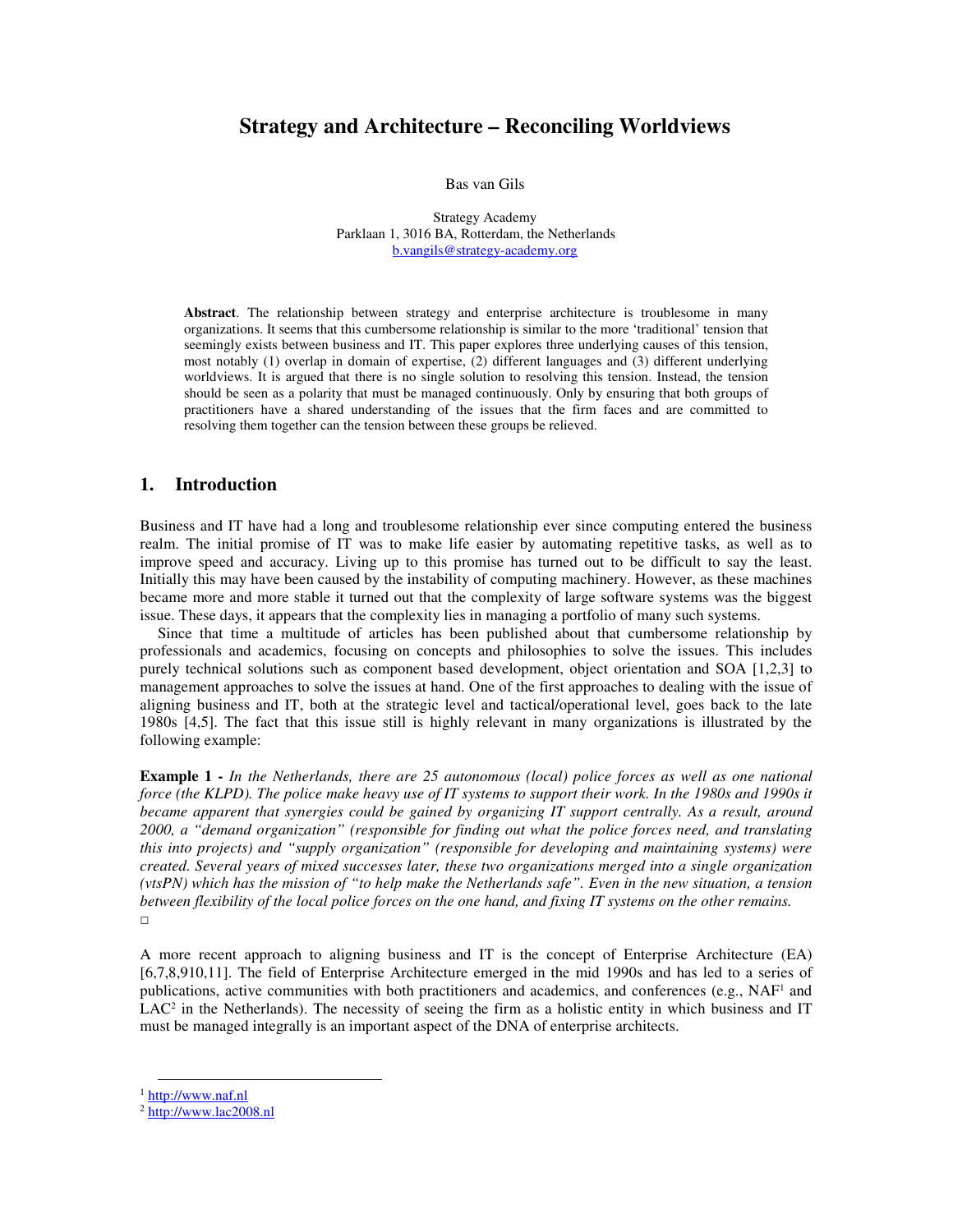Unfortunately though, the EA community is still struggling in living up to this promise which was exemplified at the 2008 edition of the LAC conference. In the first keynote by Daan Rijsenbrij it was pointed out that enterprise architects still have the image of being 'only about IT' which could be one of the reasons why EA as a discipline is not always regarded highly by 'outsiders'. Secondly, the conference book mentions in its preface that it is remarkable that the topic of business/IT alignment has had a negative connotation for years, and that the time is ripe to study the fields of enterprise governance, enterprise engineering and enterprise architecture from a broader perspective; not only from the point of view of IT, but also from a business point of view [12].

In line with these observations, the general consensus at LAC 2008 seemed to be that the ties between enterprise architects and strategists (i.e., the boardroom level) should be strengthened, especially in tracks such as *Enterprise Architecture: strategic specialism for informed governance"<sup>3</sup>* . In acknowledgement of this fact, the Open Group has articulated that effective management and exploitation of information through IT is the key to business success (competitive advantage), and that a good enterprise architecture enables firms to achieve the right balance between IT efficiency and business innovation [11]. Unfortunately however, the evidence in the form of large-scale quantitative research, to support this statement seems to be lacking still.

In my view, the tension between business and IT has been transposed to a tension between strategists and enterprise architects as these groups seem to be most involved with this issue. In this paper I will explore the underlying issues that cause these tensions and make a suggestion on how to deal with them in day to day practice. However, the following section starts with a brief survey of literature related to strategic management on the one hand, and enterprise architecture on the other.

## **2. Definitions**

-

This section provides a brief overview of current literature on enterprise architecture and strategic management as the groundwork for the discussions to come.

#### **2.1 Enterprise Architecture**

As mentioned in Section 1, the field of Enterprise Architecture emerged in the 1990s as a "successor" of the business/IT alignment initiatives of the 1980s. Over the last few years a heated debate has taken place on the question of what EA *is*. Indeed, a wide variety of definitions, frameworks and approaches have been developed and it seems that the community has reached the point where pragmatism (getting things done) takes precedence over definitions. The following quote by Jan Bosch [13] illustrates this aptly:

*It's amazing the debate is still going on … Why is it, that in IT, we tend to hijack a word from another industry, and give it an altogether different meaning? … The IEEE working group did a very good job in defining those terms back in 2000. Architecture is a property of a system reflecting its internal cohesion; its harmony with its surroundings and its design principles … If only IT people would accept (and practice) the difference between an architecture description, a view as part of the architecture description (either made during the design of the system or afterwards) and the architecture itself, much confusion and mystification would be prevented.* 

Following this line of reasoning, it can be argued that a distinction should be made between (a) the definition of architecture, (b) documentation of architecture, and (c) the use of architecture in practice (see Figure 1). The IEEE definition of architecture [14] states that architecture is a property of a system. In the case of EA, the system under consideration is an enterprise (thus assuming that architects have a systemic view of enterprises). The architecture of this system is its fundamental organization and the principles underlying this fundamental organization.

<sup>&</sup>lt;sup>3</sup> The Dutch name of the track is: Enterprise architectuur: strategisch specialisme voor inhoudelijke sturing.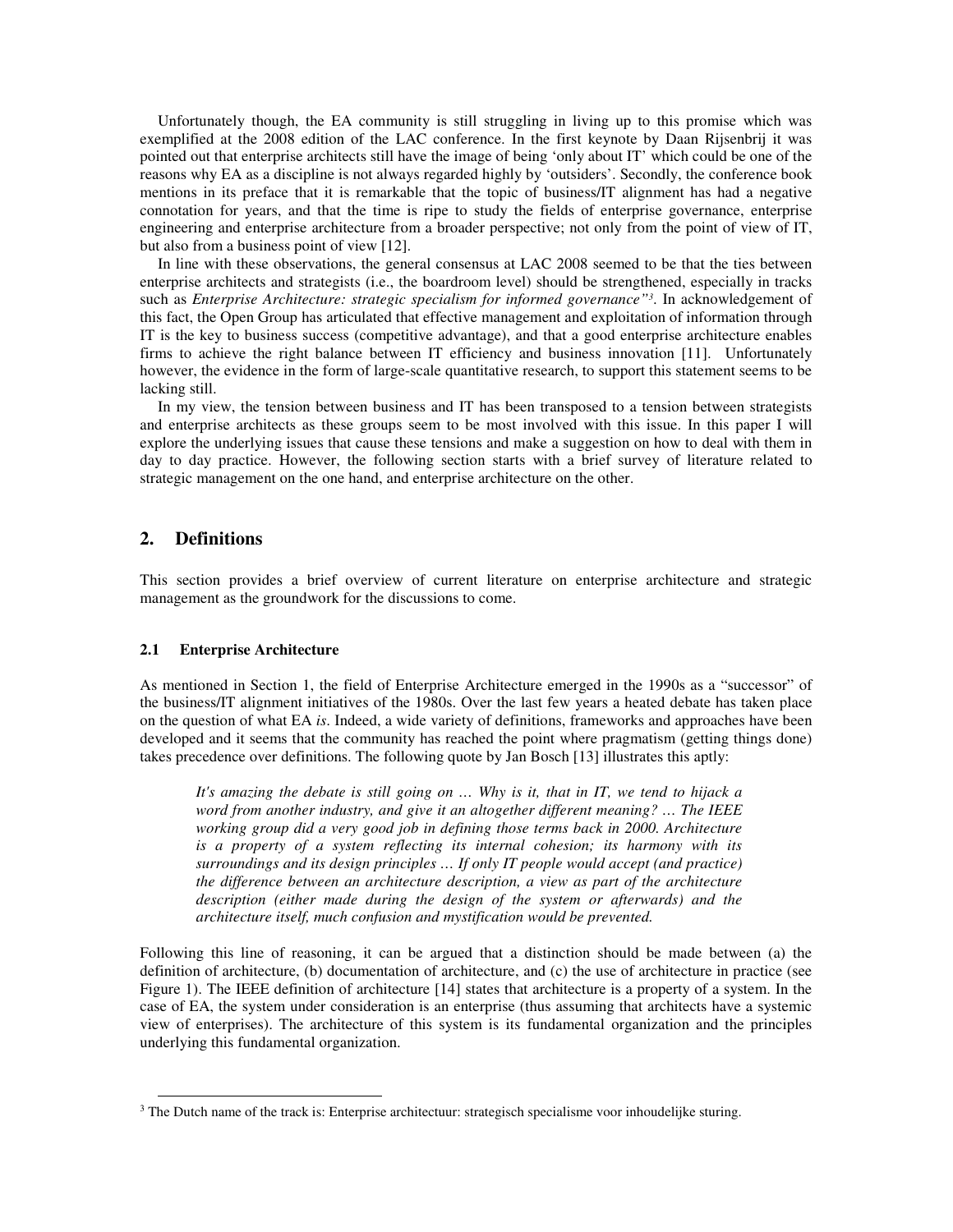Paraphrasing the FRISCO report [15], it can be argued that since each architect has a unique perception of the enterprise under consideration, each architect sees the architecture of this enterprise differently (in FRISCO terms, an architecture is a special model which exists in the mind of an actor). Therefore, in order to gain a shared understanding of what constitutes this architecture, it is essential to communicate about architectures. This is also argued in e.g., the Archimate approach which introduces a modelling language to help facilitate easier communication about architecture between different (types of) stakeholders [10].



**Fig. 1.** Dimensions of enterprise Architecture

This brings us to the issue of architecture documentation which seems to be the focus of most of the big architecture frameworks and architecture languages such as IAF, Zachman, Archimate, et cetera. With respect to architecture documentation a distinction must be made between two schools of thought. First of all, there is the style of architecture blueprints in the form of (semi) formal diagrams which depict a possible (current or future) state of the firm in terms of processes, information flows, roles, information systems, infrastructure, et cetera. Based on recent experiences in discussions with managers it seems that this is what most people expect from architects: large plots of e.g. the application landscape.

To a certain extent the Archimate language for architecture description is a proponent of this school of thought. In Archimate, the fundamental organization of (some aspect of) the firm is modelled in terms of static and behavioural elements (services). Frameworks such as IAF add to this the ability to reason about conceptual, logical, and physical services.

The second school of thought pertains to architecture principles (ignoring the distinction that is sometimes made between 'principles' and other types of regulations such as 'rules', 'guidelines', et cetera) which focus on restricting design freedom consistent with the xAF definition of enterprise architecture [9]. This school of thought seems to benefit a great deal from the business rules community [16,17].

Neither style is right or wrong. Both are equally valuable, depending on what one wants to achieve; the diagram style is predominantly descriptive in nature whereas the regulation style is predominantly prescriptive in nature. For example, the blueprints tend to provide a lot of information and insights that may be used for decision making whereas principles may be used in Project Start Architectures [18] to guide projects within the enterprise.

The last issue pertains to the use of enterprise architecture in practice. Based on several years of experience with enterprise architecture, [7] lists several key applications of enterprise architecture, most notably:

- 1. Situation description,
- 2. Strategic direction,
- 3. Gap analysis,
- 4. Tactical planning,
- 5. Operational planning,
- 6. Selection of partial solutions,
- 7. Solution architecture.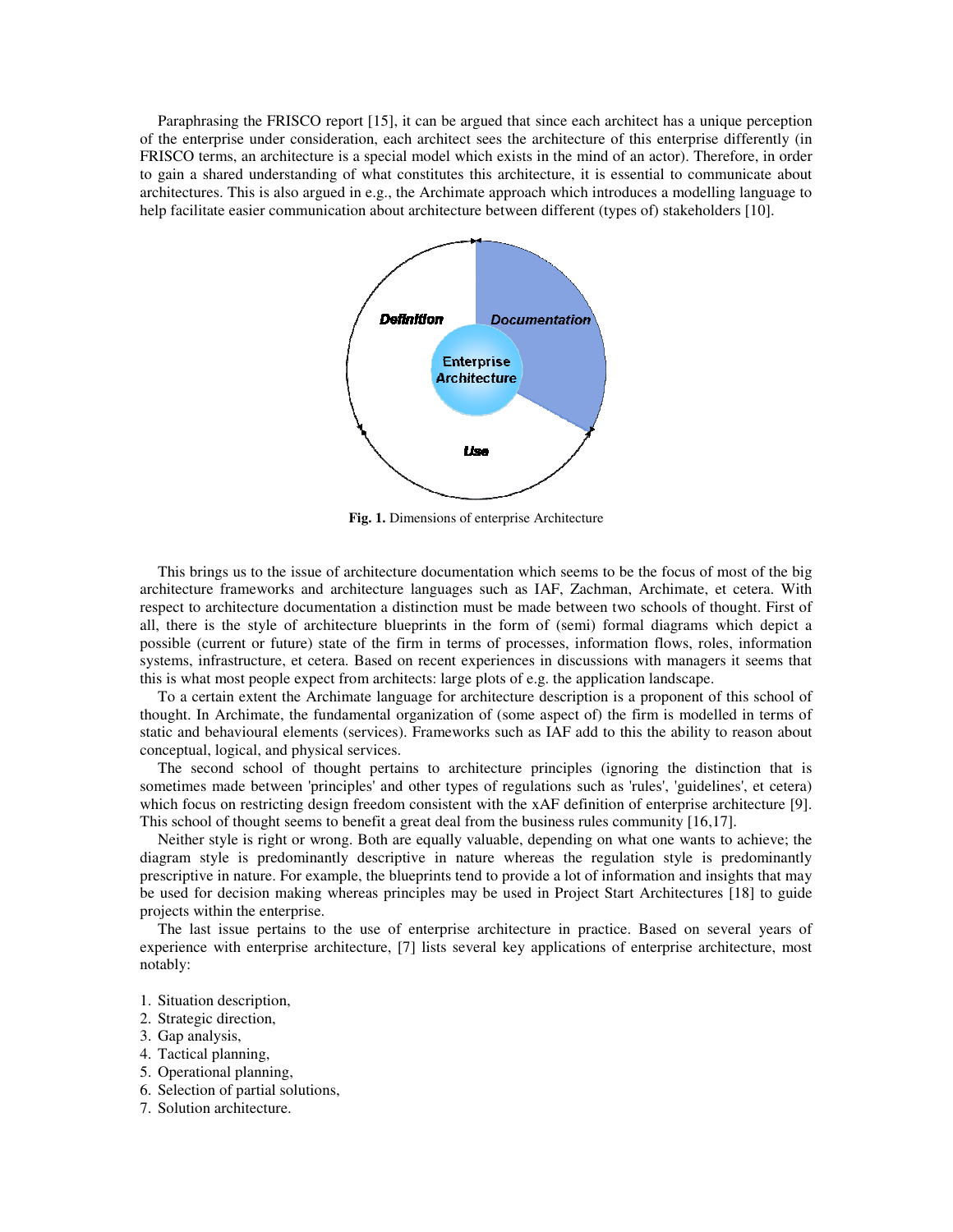Putting these in a broader perspective, the book argues that the key point of enterprise architecture is to govern the process of enterprise transformation. Summarizing, it can be said that EA is about defining the desired future architecture of the enterprise, developing scenarios to achieve this future architecture, and governing the process of getting there; a process that is frequently dubbed *transformation* [19].

#### **2.2 Strategic management**

Similar to the field of enterprise architecture, the field of strategic management is also characterized by many debates. These debates focus both on what strategic management is, and how strategic issues should be resolved in practice. In [20] a solid overview of the field of strategic management is given, that builds on the work of classical works on strategic management (such as [21,22,23,24]). For each of the well-known issues from the field of strategic management, the book presents two diametrically opposed perspectives and relates these to influential scientific material without passing judgement (.e., for the issue of competitive advantage, a resource-based perspective as well as a markets-driven perspective are presented). Due to the comprehensiveness and subjective nature of its analysis I will base my overview on the overview presented in [20]. The book makes a distinction between four dimensions of strategy: strategic processes, content, context, and organizational purpose (see Figure 2). Furthermore, different topics (pertaining to a strategic issue) can be distinguished in each of these dimensions. Summarizing, this boils down to:



**Fig. 2. Dimensions of strategy**

1. **Strategy process**: pertains to the flow of strategy activities. This relates to the *how, who,* and *when* of strategy. The topics with respect to this dimension are strategic thinking, strategy formation, and strategic change. These three topics do not constitute entirely separate subjects; they are not phases, stages or elements of a process that can be understood in isolation.

Strategic thinking deals with the question whether strategic processes are primarily rational (i.e., strategic alternatives are evaluated based on logical analysis, frequently involving cost-benefit analysis) or generative (i.e., in order to come up with the winning strategy it is necessary to think 'out of the box') in nature. Strategy formation deals with the question whether strategic processes are executed deliberately and lead to well-documented strategic plans, or whether strategy is considered to be emergent and can only be discovered in retrospect by analysing the decisions made by upper management. Lastly, the topic of strategic change pertains to the magnitude of change; should change be continuous (i.e., an evolutionary perspective) or discontinuous (i.e., a revolutionary perspective)?

2. **Strategy content**: pertains to the result of strategy activities. This relates to the *what* of strategy. The main question with respect to strategy content is positioning the organization with respect to its environment. Important questions for firms are: which arena do we want to compete in, and where in this arena do we want to be? In case of governmental organizations this implies that the organization must find ways to compare its performance to others (e.g., measure the performance of the Dutch police by comparing the number of murders solved with e.g. the police force of Belgium).

Another aspect that is relevant with strategy pertains to synergies that the organization may strive for: at the level of the resource base, activity system, or product offering (see Figure 3). Finally,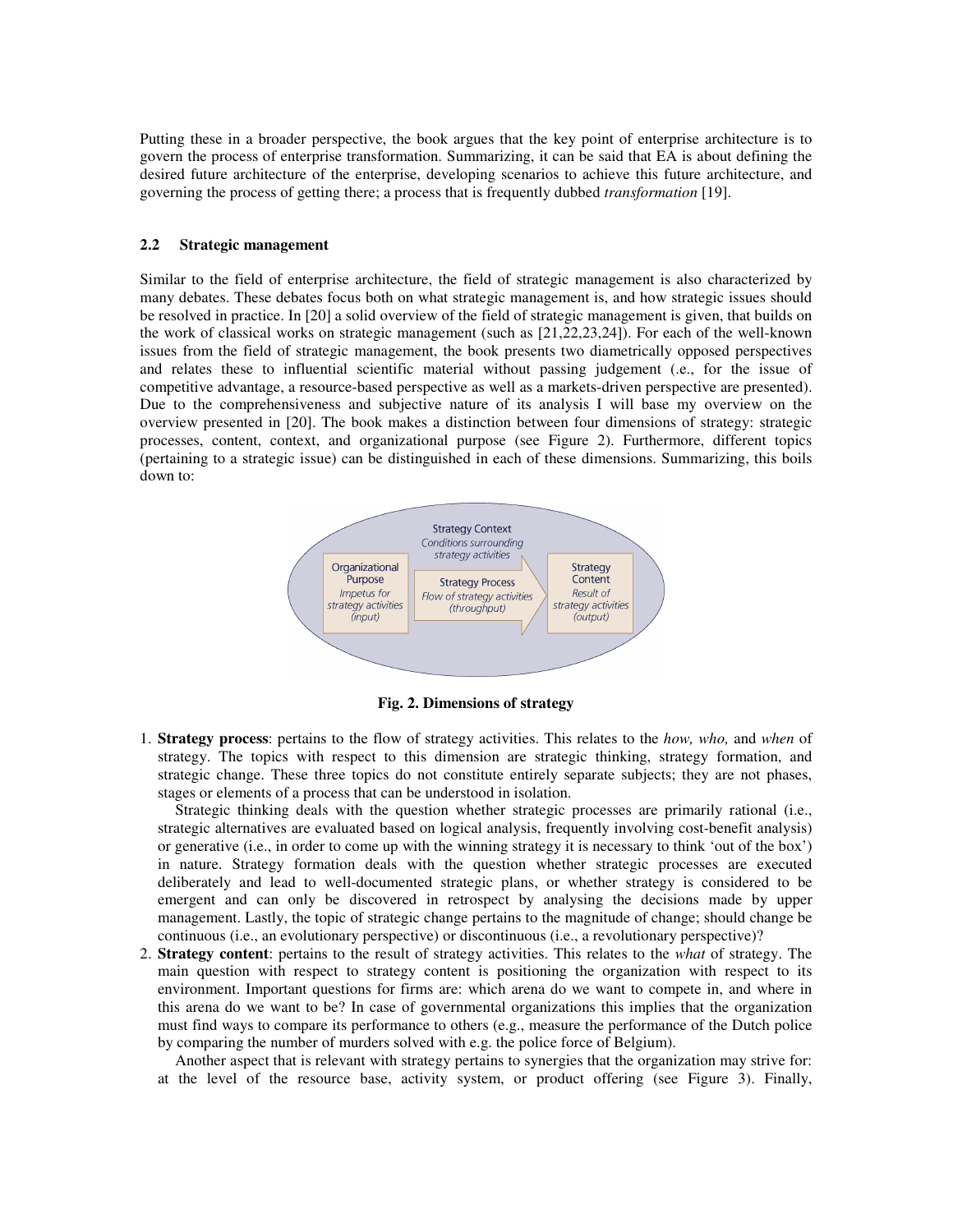organizations should tackle the question whether they should develop their strategy in splendid isolation, or should move beyond a mere transactional relationship and develop strategy together.

3. **Strategy context**: pertains to the conditions surrounding strategic activities and relates to the *where* of strategy. The topics with respect to this dimension deal with growing contextual circles with respect to strategic initiatives. For firms these are the organizational context, the industry context, and the international context. For governments these levels can be transposed to a governmental agency (e.g., the police), a city (e.g., Rotterdam), or the entire country (e.g., the Netherlands).

The organizational context can also aptly be dubbed the *leadership* context, and deals with the role of managers in achieving alignment with the environment and what input can be garnered from other organizational members? In other words, should strategic process mainly be top-down or bottom-up? The central theme in the industry context is the question how much influence a firm has in a specific industry. Is the firm a rule-maker (i.e., a leader in the industry) or a follower? Last but not least, the central theme in the international context is the question whether the firm should strife to maximize synergies between different countries with a standard product offering, or whether it would be better to adapt to local circumstances.

4. **Organizational purpose**: pertains to the impetus for strategy activities and relates to the *why* of strategy. In this case the main question is which concerns are leading with respect to the firm's strategy; should the firm seek to maximize shareholder value, or should the firm adopt a strategy with a high level of corporate social responsibility?



**Fig. 3.** Three types of synergies

As can be seen from the previous discussion, different perspectives exist with respect to each of these topics / issues. These perspectives may even be diametrically opposed to each other. Each perspective is 'equally true', and provides valuable insights on how the underlying topics can be resolved in practice. In fact, managers are frequently presented with these diametrically opposed approaches to tackling an issue. Rather than arguing the case for one perspective over the other, the book takes a dialectic approach and suggests that the tension between perspectives should not be seen as an optimization problem, dilemma, or trade-off, but as a paradox where multiple innovative reconciliations of both perspectives should be considered. In the words of [25], the perspectives should be managed continuously as a polarity. We will return to the issue of polarity management in Section 4.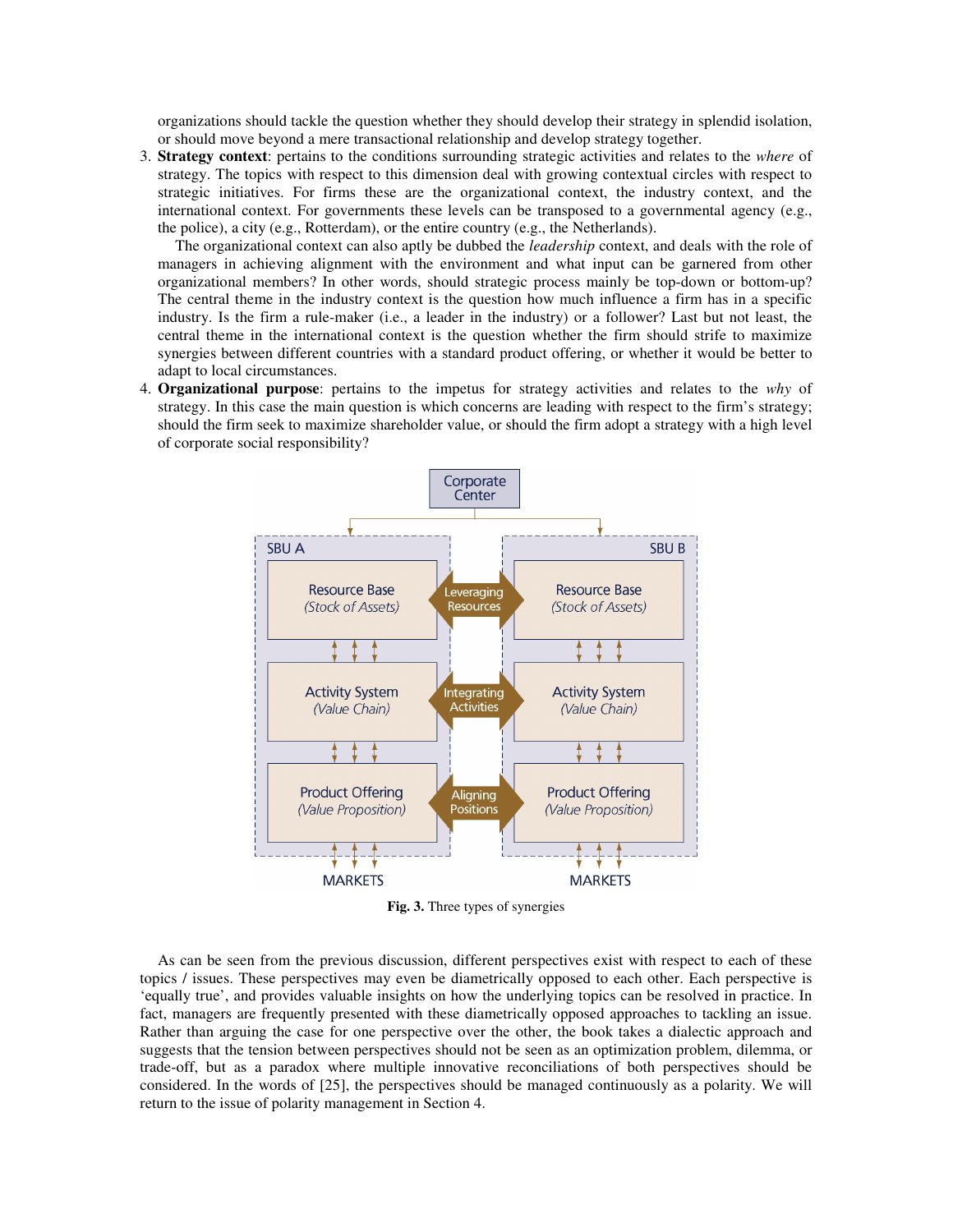# **3. Analysis**

At first sight it may seem that strategic management and enterprise architecture attempt to steer the firm, yet focus on different aspects of the firm; strategic management attempts to control decision making related to the external position of the firm, in terms of alignment with the environment. Enterprise architecture attempts to exert forces on the firm with respect to its inner workings; its goal being to engineer the enterprise in such a way that it achieves its goal efficiently and effectively. If this were true, then both fields would form perfect *complements* and there would hardly be an issue at all. The following subsections list three main causes with respect to the tension between strategists and enterprise architects in practice.

## **3.1 Overlapping domains**

The first cause for a disturbed relationship between architects and strategists lies in the observation that the aspects with respect to the firm on which both fields have something to say overlap. This seems obvious, since the focus is on a single firm. Indeed, in many organizations, strategic decisions (frequently made by upper management, supported by staff from a strategy department) impact the fundamental organization of (the working of) the firm. In other words, strategic decisions may require transforming the firm into a new 'state' which is best achieved by governing the process under architecture (see Section 2.1). The following examples illustrate this:

## **Example 2**

- *Assume that a large retailer of electronic devices (most notably computer hardware) traditionally has aimed at the lower end of the market. Its core strategy is to be a price leader and has organized its processes – especially logistics and information management surrounding logistics – in an effective manner. Due to the current financial crisis it perceives a unique growth opportunity: it will target a new segment in which it offers customers the opportunity to customize their products. The company wants to out-source the assembly to a partner organization and leverage its excellent logistic capabilities in order to efficiently organize this mass-customization. This change in strategy may have serious impact on the desired configuration of the enterprise. In order to effectively organize logistics, internal processes have to be aligned with processes of an external party. The same goes for supporting information systems, posing new issues with respect to security, et cetera. Not only do these aspects have to be investigated, the principles underlying the current architecture of the firm should be reconsidered as well.*
- *Consider the same company 5 years down the road. It has successfully entered the new market segment. As part of its growth strategy it wants to further build on its capabilities of and decides to enter a new business. It will sell its home-grown software combined with consulting services with respect to logistics to other companies. Again, prospective changes for the fundamental organization of the firm are potentially huge. Next to entering a new business which requires new staff, new processes, information systems, policies, et cetera, IT staff is suddenly confronted with possibly conflicting requirements from prospective new customers. Even more, working according to a strict release schedule might become increasingly important.*

□

As can be seen from these examples, a change in strategic direction of a firm may lead to a transformation of the firm, and thus to its architecture. Governing this transformation is, as we've seen, part of working under architecture. One of the core assumptions that enterprise architects tend to make in practice, is the fact that the strategy of the firm is a known, and is stable enough to craft an architecture for. However, changes to strategy appear to be more frequent than sometimes hoped. For example, [26] lists several strategic changes to the resource base of a firm (ignoring reasons to make strategic changes to the three other key aspects of a business model: the activity system, product offering, and revenue model):

- The opportunity to address through disruptive innovation the needs of large groups of potential customers
- The opportunity to capitalize on brand-new technology by wrapping it in a novel business model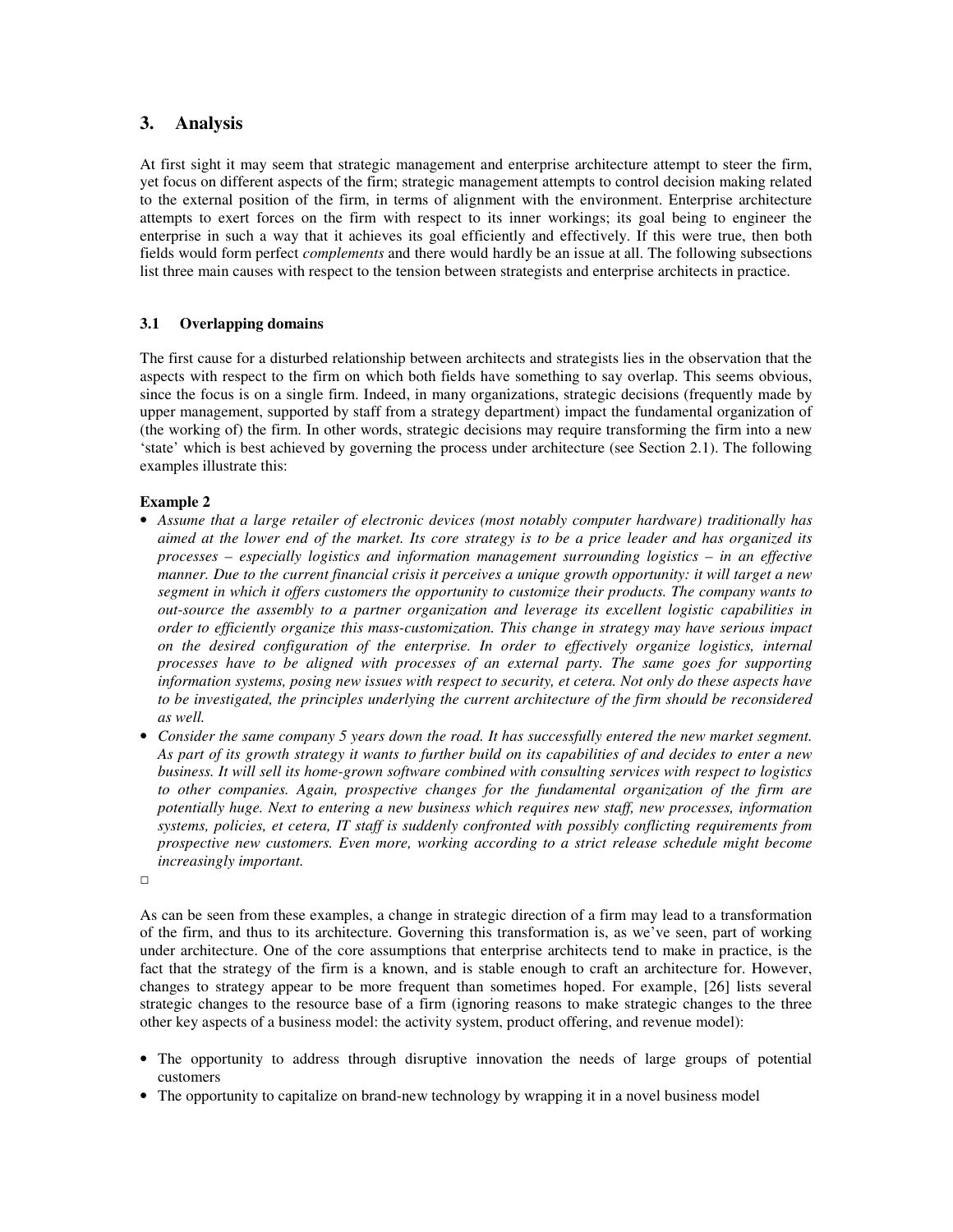- The opportunity to bring a job-to-be done focus; i.e., customer-driven rather than product centric
- The need to fend off low-end disruptors
- The need to respond to a shifting basis of competition

Example 2 illustrates the fact that changes in strategy can be both sudden and unforeseen (who suspected in late 2007 that the world would suffer from a financial crisis in 2008?) and of considerable magnitude. Frequent and unforeseen changes of this kind are partly the reason why strategists sometimes have a bad name with architects. Similarly, failure to make real progress in re-engineering the firm (especially in terms of supporting IT) frequently gives architects the name of being inflexible and ignorant of business issues.

So far the discussion has focussed on the impact of strategic change to the (desired) architecture of the firm. However, the reverse is also possible: having a solid enterprise architecture may influence strategy formation. To be more specific, enterprise architectures could potentially play an invaluable role in strategy formation processes. To see why this is true, consider the following example:-

**Example 3 -** *Consider a multinational company that sells magazines (print), but also is active on the Web. Magazines tend to have websites of their own (country-based), but other websites of said company are targeted at an international audience. Aiming at reaping synergy benefits for its web business, the firm explores its strategic options. These options are evaluated in terms of market attractiveness and resourcebase fit. The role of architects in this process could be:* 

- *Give insight in feasibility of certain options in terms of resource-base fit*
- *Help generate options based on extensive knowledge of current operations (inside-out perspective)*
- *Provide realistic scenarios in terms of planning, making analysis of when (timing) initiatives start to pay off more realistic.*
- $\Box$

In summary, strategists and architects could in theory benefit greatly from each other. In practice, however, it seems that it is insufficiently understood that strategy and architecture are complements, dealing with similar aspects of the firm. As Tom Graves (Principal Enterprise Architect at Tetradian Consulting) puts it:

*It is impossible to do real enterprise-architecture where the "enterprise architecture" unit is dominated by IT, or is under IT governance alone. Functional enterprisearchitecture only becomes possible when it has a true enterprise-wide scope, reporting to the CEO or some other enterprise-wide body that has whole-of-enterprise authority. At that point it not so much has a relation with strategy, as that it is strategy and a means of expression of strategic outcomes.*

Rather than argue over 'who is in control' the two disciplines should work together to strengthen the firm as will be argued shortly.

## **3.2 Different Language**

It seems that strategists and architects tend to use different language; using different labels to address some concept, as well as re-interpret concepts differently. Perhaps the most prominent example of the latter is the word *strategy* itself. In several organizations I have observed that the word 'strategy' is equated to 'plan'. For example, at vtsPN<sup>4</sup>, the organization which helps the (semi)autonomous Dutch police forces as well as other parties involved with public safety and healthcare, the strategy consisted of a voluminous plan to restructure and optimize the application portfolio of the 26 Dutch police forces. Similar issues exist with concepts such as 'model', 'framework', 'system', 'innovation' et cetera (Interestingly, within the field of IT a similar situation existed in the late 1980's and early 1990's. This resulted in several attempts to create a clear definition of commonly used terminology within this field. The FRISCO framework is a prominent example of this [15]). The following anecdote illustrates how misinterpretation between strategists and architects contributes to poor relations between strategists and architects.

-

<sup>4</sup> http://www.vtspn.nl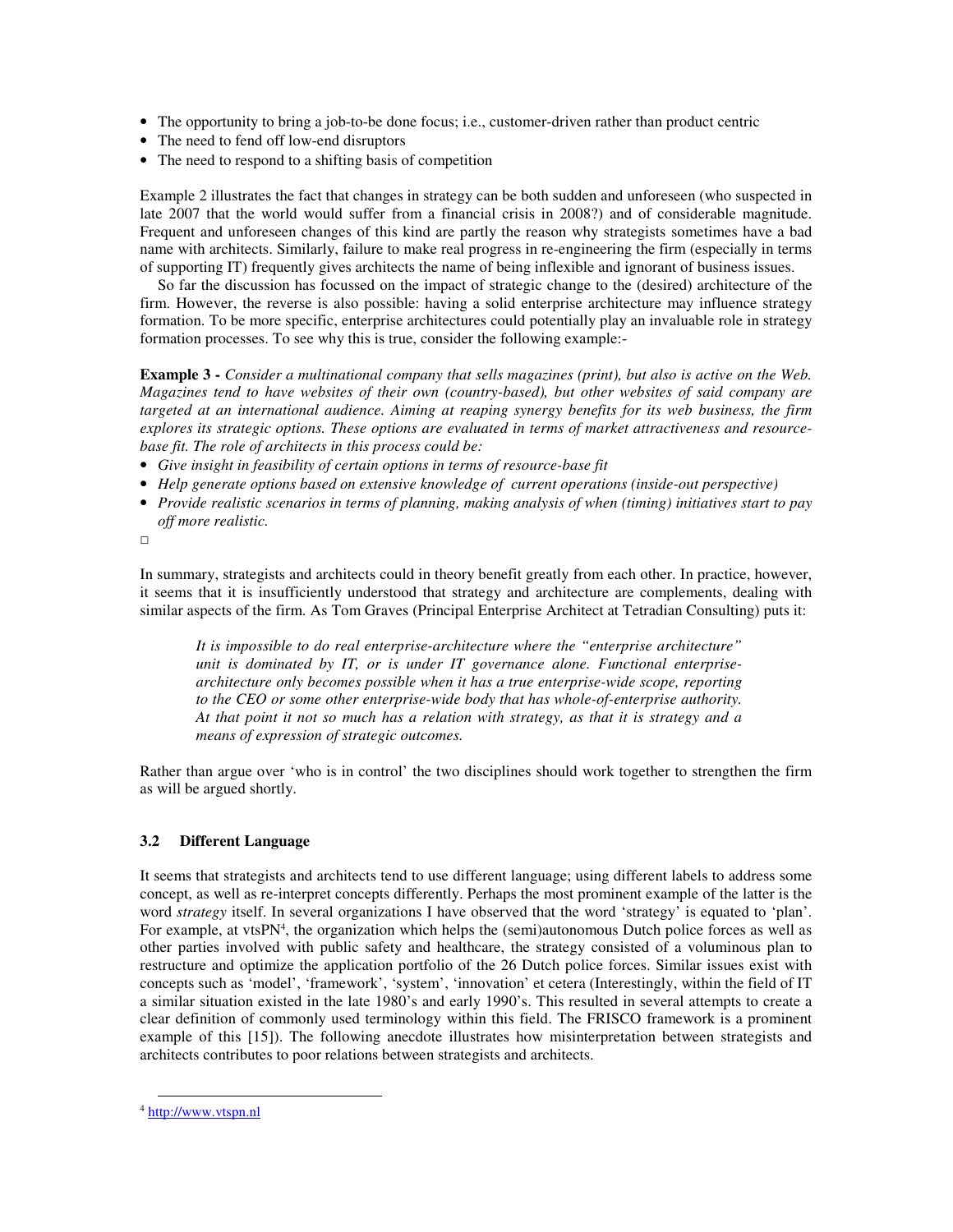**Example 4 –** *Consider once more the retailer from Example 2. After successfully transforming the company due to starting a new business (selling software combined with consulting), the company holds its annual strategic planning session. Overrun of the transformation process in terms of budget and planning was minimal and the process is considered to be a big success. For the first time in years the company's chief enterprise architect is invited to join the session. The CIO argues the case for reaping more synergies at the level of the resource in order to make the company as a whole more agile.* 

*The enterprise architect, having successfully led the transformation, reacts by saying that the new processes, information flows, supporting information systems and infrastructure have only just been put in place, humming like a well-oiled machine. Between the lines, he suggests that further optimization hardly seems possible. Several members of the strategy team misinterpret this remark, which seems to suggest that the board member's ideas are unrealistic. Before the situation gets out of hand, the CIO explains that the idea is not to optimize processes or reconsider the application portfolio. Instead, the goal is to reuse knowledge and capabilities across businesses.* 

□

This example shows that misunderstanding may lead to tension between both groups of practitioners. Misunderstanding is not so much the issue; the consequences from misinterpretation can be, though.

#### **3.3 Different Worldviews**

It seems that, in general, strategists and architects tend to have different worldviews with respect to organizations, similar to the observations made in [27]. Strategic management is a socio-economic topic and as a result the predominant view of strategists with respect to the firm is organismic / societal. On the other hand, enterprise architecture is generally considered to be an engineering discipline in which the predominant view with respect to the firm is systemic. This can readily be seen from the IEEE definition of architecture [14]. In this light the work of Stacey is particularly interesting, as [28] provides a systemic view of the firm and relates this to the field of strategic management.

In the organismic worldview, the firm is seen as a society of individuals; these individuals organize themselves and *are* the firm. These individuals opt to join forces in (changing) alliances to achieve common goals. As such 'the firm' can be seen as a social construct, a vehicle that assists in achieving goals of its participants. The strong point of this view of the firm is that it successfully explains the nondeterministic behavior of the firm, taking into account the political aspects related to any type of society. Even more, the work of Simon has greatly improved our knowledge of how decision making in societies take place, particularly in uncertain situations (e.g., [29]). In this view, however, the boundaries of 'the firm' seem unclear and, due to the focus on social constructs, issues such as efficiency of the firm in achieving the goals of all its participants are difficult to measure / analyze.

The perspective of the systems' worldview has as its strong point that the firm is seen as a deterministic system; free to shape as one desires. Manipulation of the enterprise is seen as complex, yet relatively predictable. Human behavior / preferences are mostly ignored in this perspective which leads to reduced complexity. This has the advantage of clear lines of control, easier governance and a clear boundary of what constitutes the organization. However, due to the fact that human behavior is mostly ignored, the politics that are present in organizations are largely ignored (e.g., shirking). Even more, inertia is also ignored which may makes decision making harder than is actually assumed, e.g., because it is unclear when certain measures will start to actually affect people within the organization.

It seems that these differing worldviews mainly exist due to the way our educational systems are organized; strategic management is typically taught at economics departments and business schools whereas enterprise architecture is mainly taught at informatics and computer science departments. It remains to be seen whether it makes more sense to teach enterprise architecture as a joint venture between economics departments and computer science / informatics departments to alleviate some of the pressure. It may very well be that the other two causes for the tension between strategy and enterprise architecture that have been identified in this paper are a direct result of the fact that the worldviews of participants differ. The following example illustrates how the two differing worldviews lead to different conclusions in a situation in practice.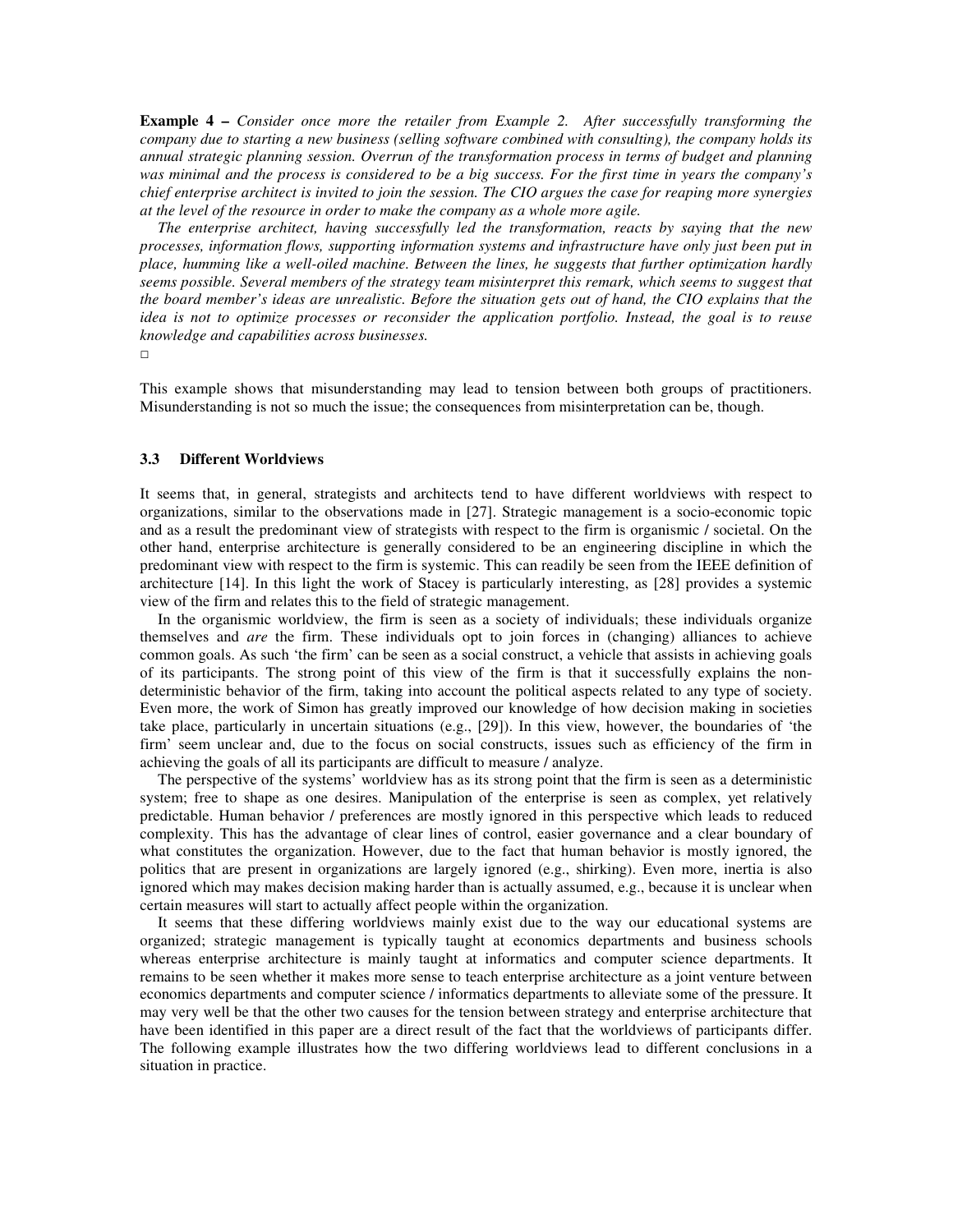**Example 5** – *Consider the situation in which a firm has a portfolio of 25 semi-autonomous business units in separate geographical locations. Each unit has its own processes and information systems which are very much alike. In some cases these systems once were duplicates, but have evolved differently over the*  last few years. In this situation, it makes sense from an engineering (architecture) point of view to strive for *standardization, especially in terms of information systems. This will ease the maintenance burden, makes it easier to implement new requirements from top management (lower development cost), and even makes it easier for personnel to switch from one region to the next. Considering this situation from a societal perspective, however, may lead to the insight that the local businesses may be attached to their systems and may not want to switch systems due to organizational inertia, political reasons, or even loss of specific (local) functionality.*

 $\Box$ 

## **4. Resolving the Tension between Strategists and Enterprise Architects**

Given the tension between the worldviews 'the enterprise is an organism' and 'the enterprise is a system', the question for managers is how to deal with these different perspectives. In polarity management [25] it is asserted that managers should continually manage this issue and strive to use the best points of both worldviews. In [20] a more elaborate view on this question is presented. In general there are three ways to deal with tensions: issues are seen as a dilemma, a trade-off or a paradox. The following list summarizes these views on tensions and illustrates them with (IT-related) examples:

• As a *dilemma*: a dilemma is a vexing problem with two possible solutions. In dealing with a dilemma, both 'sides' will enter a debate an attempt to convince the other of their wrong. In practice it turns out that the pitfalls of the chosen perspective will manifest, leaving the decision maker with the uneasy feeling that the upside of the perspective that is not chosen are ignored, despite the good arguments in favor of this side. It may be tempting to 'switch sides' and conflict between two camps is often the result.

 Consider the situation where the entire IT-portfolio of a firm is to be redesigned. With several business units at different geographical locations, both a centralized and decentralized approach are considered. When this issue is considered to be a dilemma then decision makers must *choose* one alternative over the other. Both alternatives may have advantages and disadvantages which must be weighted in the decision. Frequently, however, the decision cannot be made on logical grounds alone. The supporters of both sides of the dilemma will argue their case and strive to gain the upper hand. Satisfying one group may lead to disappointment of the other group.

• As a *trade-off*: a trade-off is a problem situation in which there are many possible solutions, each striking a different balance between two conflicting pressures (in the Netherlands this is often called 'polderen'). In this mode of decision making both sides exchange pro's and con's of their perspective and the decision maker is left with the task of selecting a solution that is acceptable to both sides. Often this leads to sub optimization in the form of a compromise.

 Continuing the previous example, when the issues is perceived to be a trade-off then not only the extremes (a centralized systems versus a decentralized system) are considered, but also trade-offs between the two. This may, for example, lead to a situation where each business unit has a *locally centralized system* that is the same for all business units. These local systems are interconnected with a service bus for easier integration.

• As a *paradox*: a paradox is a situation in which two seeming contradictory, or even mutually exclusive, factors appear to be true at the same time. A paradoxical problem has no real solution, as there is no way to logically integrate the two perspectives on the paradox. If this approach is taken, the conflicting between the two opposites is accepted; the two 'sides' enter a dialogue in which they attempt to solve the issue. The decision maker is left with the task to accommodate (the upsides of) both perspectives at the same time (e.g. [25]). A resolution to a paradoxical issue is dubbed the synthesis of this issue.

 Continuing the previous examples, then the issue is considered to be paradoxical a synthesis must be sought. In this case, one seeks for a situation that has the up-sides of both sides of the polarity. This may lead to a situation where the centralization/decentralization polarity is constantly managed by systemsreconfiguration depending on the needs from a specific business unit at a specific time.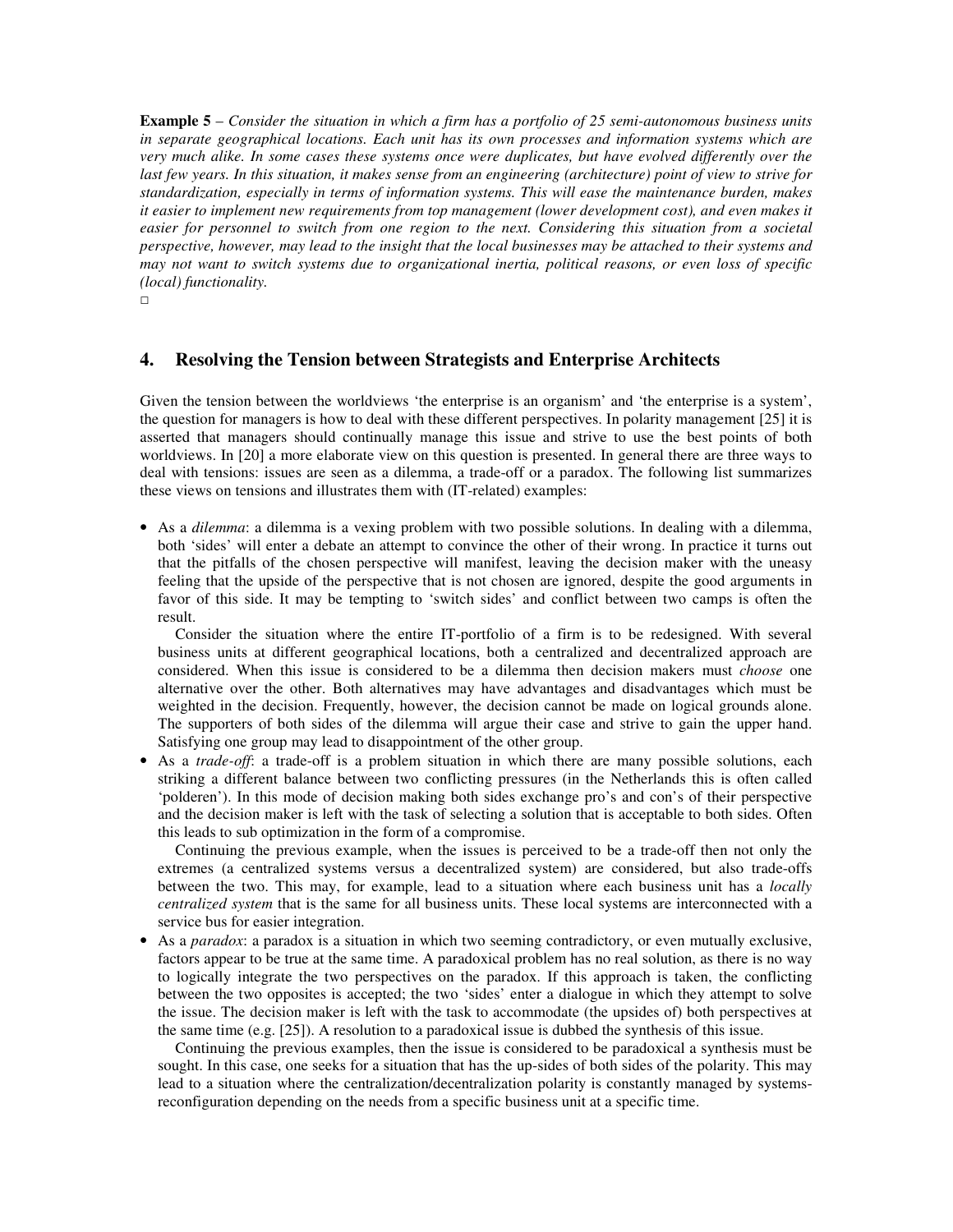

**Fig. 4. Three types of problems + resolutions [20]**

The different modes of dealing with tensions are summarized in Figure 4. As can be seen in this figure, when the issue at hand is considered to be a dilemma where one has to choose between alternatives then the outcome is likely to be a conflict where the pitfalls of both options manifest. Similarly, when the issue is seen as a trade-off then the end result is likely to be a compromise; a sub-optimization which combines some of the qualities and pitfalls of both sides of the issue. When the issue is seen as a paradox then the qualities of both sides can combined to form a synthesis, avoiding the pitfalls of both sides.

Firms should strive to find a synthesis between the two worldviews discussed in this paper to find an acceptable resolution for the tension between business and IT. That is, they should find a synthesis between the worldviews 'the enterprise is an organism' and 'the enterprise is a system'.

The phrase "finding a synthesis" suggests that the issue of reconciling strategy and architecture is a oneshot issue; something that can be resolved by making the right decision at a certain point in time. This is in fact not the case. The issue of relieving the tension between strategists and enterprise architects is a *polarity* that must be managed. According to [25], a polarity is characterized by two things:

- 1. *The difficulty is ongoing*: implying that no single decision or change can solve the issue. The issue needs constant 'solving', especially since the issue does not seem to have a definite endpoint (solution).
- 2. *The two poles are interdependent*: implying that the two 'sides' can not stand alone, as is the case in e.g., a dilemma. In case of the issue at hand, it may seem that the two perspectives *can* stand alone. However, as has been argued in this paper (see Section 3.1), the two perspectives complement each other.

Adhering to this view implies that the phrase "the tension between the fields of strategic management and enterprise architecture must be solved" is more accurately phrased "the tension between the fields of strategic management and enterprise architecture must be managed". Firms should therefore look for *social* solutions in the sense that the two communities should be brought together. A practical 'solution' for a firm might entail the following aspects:

- The two groups (strategists and enterprise architects) share an office, or are at least situated close to each other. Interaction between the two groups is paramount to success. As Sumar Ramanathan (senior manager at Capgemini, Detroit area) stated in a recent online discussion: "Any IT or EA organization that is disengaged with business is doomed to fail as proven by many catastrophic failures expressed as big bloopers of IT/EA management in global enterprises"
- Both groups should work together as frequently as possible. That is, enterprise architects should be involved in the strategy formation processes, and strategists should be involved in the process of engineering the firm (i.e., developing end solutions as well as transforming the organization). Plans and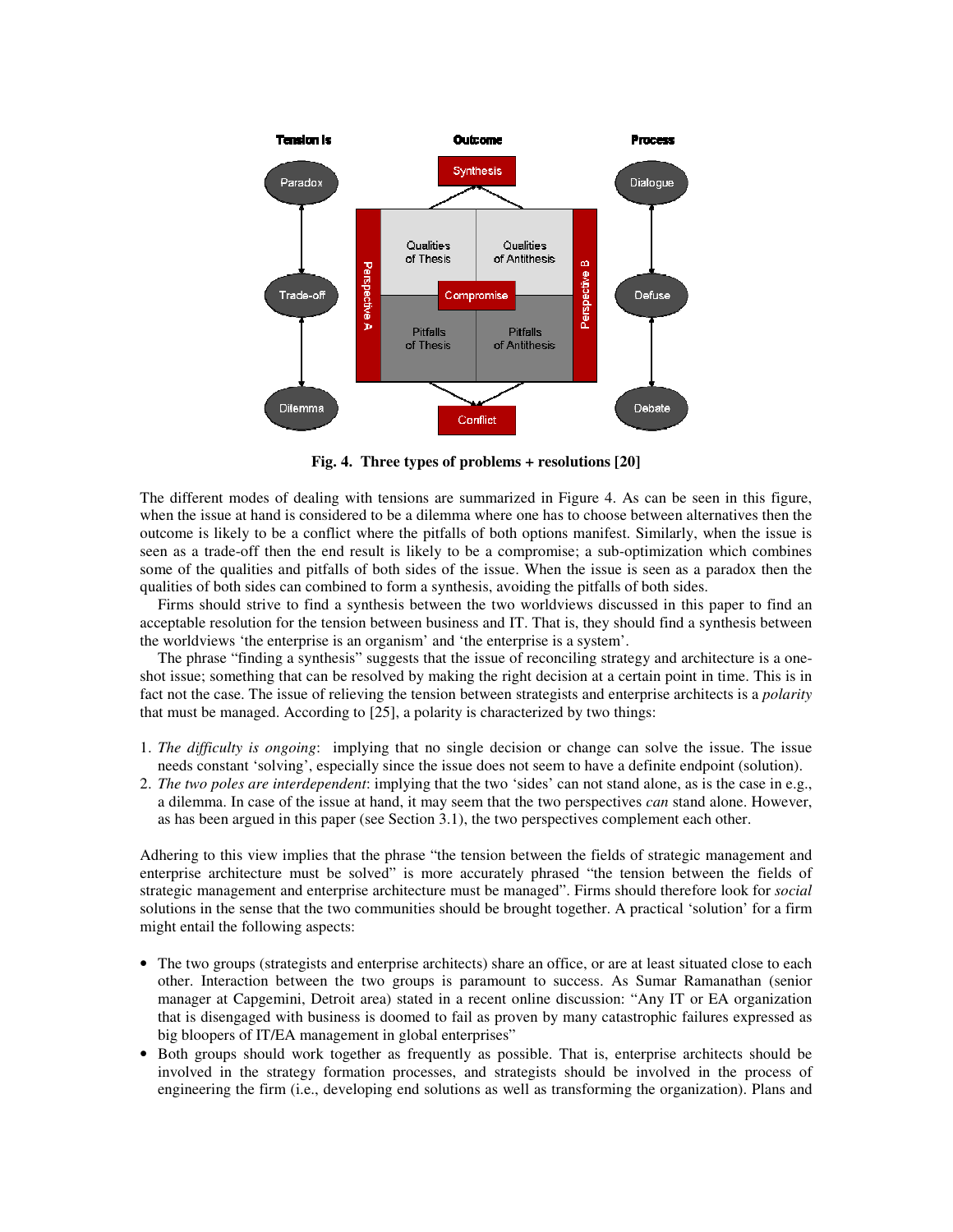other documents should be formally peer reviewed by the other group before they are submitted to e.g., the board.

- To ease the burden of communication, the two groups should learn the lingo of the other group. This can be achieved by taking (joint) courses, organizing frequent colloquia, sharing literature, et cetera. Note that strategists should not have to *become* architects (or vice versa), the goal is to improve communication, understand the issues that are top of mind, et cetera.
- Both groups should *jointly* be rewarded for successes, as well as commented on when failing.

These suggestions are in line with common business practices. For example, [30] accounts of the successful architecture initiatives at ABN AMRO over the last ten years. Key success factors that are reported are trust, actively participate in strategic sessions, orchestrate frequent sessions for discussion the architecture and keeping it lean and mean.

## **6. Conclusions and future research**

It seems that the tension between 'business' and 'IT', which has been around ever since computing entered the business realm, has been transposed to a tension between strategists and enterprise architects. This seems especially true in firms where enterprise architecture is directly linked / associated to pure IT.

Analysis of the theory of both fields suggests that the fields of strategic management and strategy are complements; strategic management focuses (mostly) on the relation of the firm to its environment, thus setting a course for the firm, whereas enterprise architecture focuses on developing scenarios that conform to the desired strategy as well as governing the transformation process of the firm to actually achieve its strategic goals. If this were true, and all humans would be completely rational, then the tension should not exist.

Reality is different, however. In this paper I have identified three ground causes for the tension between the two groups of practitioners. The first issue has to do with the fact that the two fields are more interrelated as might seem at first sight. Changes in strategic direction (which can be the result of a variety of issues) tend to result in the need for change in an organization which is one of the strong points of the field of enterprise architecture. Similarly, having a solid enterprise architecture may effectively be (part of) a firm's competitive advantage. It seems that in many cases, strategists and architects perceive this overlap in domains to be a dilemma of 'who is in control', which does not improve the working relation between the two groups of practitioners.

The second ground cause lies in the fact that the two groups speak a different language: using different 'labels' to address the same concept. This is partly the result of the two groups having different concerns (i.e., different issues with respect to the firm are top of mind), but also due to the fact that the two communities hardly overlap: they share little formal education, hardly read literature with respect to each other's field, et cetera.

The third ground cause, which seems to preclude the two other causes for the tension, lies in the fact that the predominant worldview of both groups differs. The predominant worldview of strategists seems to be organismic / societal in nature, whereas enterprise architects have an engineering perspective with respect to the firm. These views with respect to the firm are diametrically opposed, which also points in the right direction with respect to resolving the tension between strategic management and enterprise architecture in practice.

I have argued that the tension between strategy and architecture should not be perceived as a dilemma or trade-off. Instead, the tension should be perceived as a paradox, and there is no single decision that can resolve it. Instead, the tension should be managed, conform the idea of *polarity management* as proposed by Johnson [25]. To relieve the tension in a single firm, the two groups should seek to join forces in an attempt to jointly strengthen the firm. Strategists should not have to become architects (and vice versa), but a shared understanding, and resolve to face, the challenges of the firm should be strived for. In the long run, i.e., across firms, the tension between the two fields can only be resolved when the field of enterprise architecture matures and gains respect by repeatedly adding value for firms.

As was stated in the introduction, hard empiric evidence on many topics related to the relation between enterprise architecture and strategic management are missing still. It seems worthwhile to conduct a survey among organizations (both public and private, in the Netherlands as well as abroad).